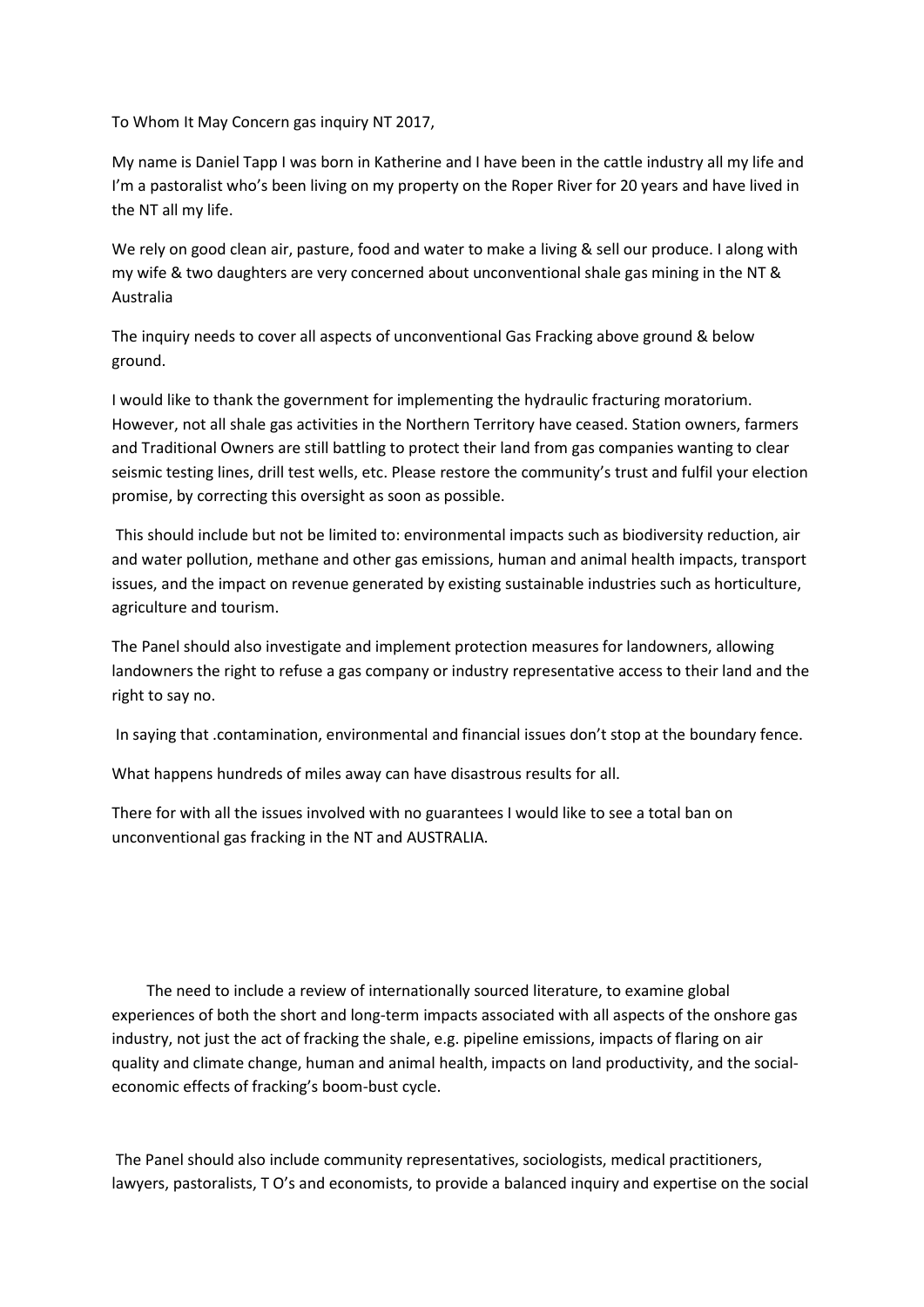and health impacts of fracking, the rights of landholders to prohibit fracking on their land, and the true costs of fracking and its boom-bust cycles compared to our existing sustainable industries of agriculture, tourism, etc.

Improving the panel by making these alterations is vital to ensuring a genuine inquiry into the shale gas fracking industry and its impacts on the Northern Territory.

The beef pastoral industry is worth a billion dollars a year and has proved to be a sustainable industry for both jobs and the environment.

This would be greatly affected if the gas industry industrialises and contaminates the environment and water, even the industrialisation alone would have a massive effect on the industry...

These are issues I see arising from a full blown Gas industry above ground.

The FROG Tec report done by fifty different institutes worldwide for the CLP government said that to extract the two hundred trillion square feet of gas in the NT it would take approximately 65,000 gas wells, according to industry figures they work on a6 to 8% well failure rate, this would mean that there would be around 4000 failing and leaking gas wells in the NT while in production,

Not including above ground risks.

What will stop well failure happening to the rest of the wells when Gas companies abandon them & when they begin to fail dew to age & natural earth movement e.g. earth quakes & natural seismic movement with trillions & trillions of tons of pressure, well integrity will never stand the test of time.

I have had a geologist here in the past from the DME and when I asked him about fracking in this area he told me not to worry because it would be too risky and dangerous because of the amount of fault lines in the area.

A couple of weeks later I went to a fracking meeting in Katherine and we were in one of the hot spots to frack.

I have included a map of my property that shows the fault lines.

His name was Tim Munson, Senior Geologist 2014

It is said by some that when the wells are plugged after their use by date, from failing or out of an economical gas supply, this is when gas pressure builds up and the chemicals and gas will find their way out of natural faults, cracks and aquifers because there is no other way out, the pressure has to go somewhere.

Bond money for rehabilitation… no matter how much bond money you have the problem is HOW do you fix a depleted or contaminated aquifer? This is impossible.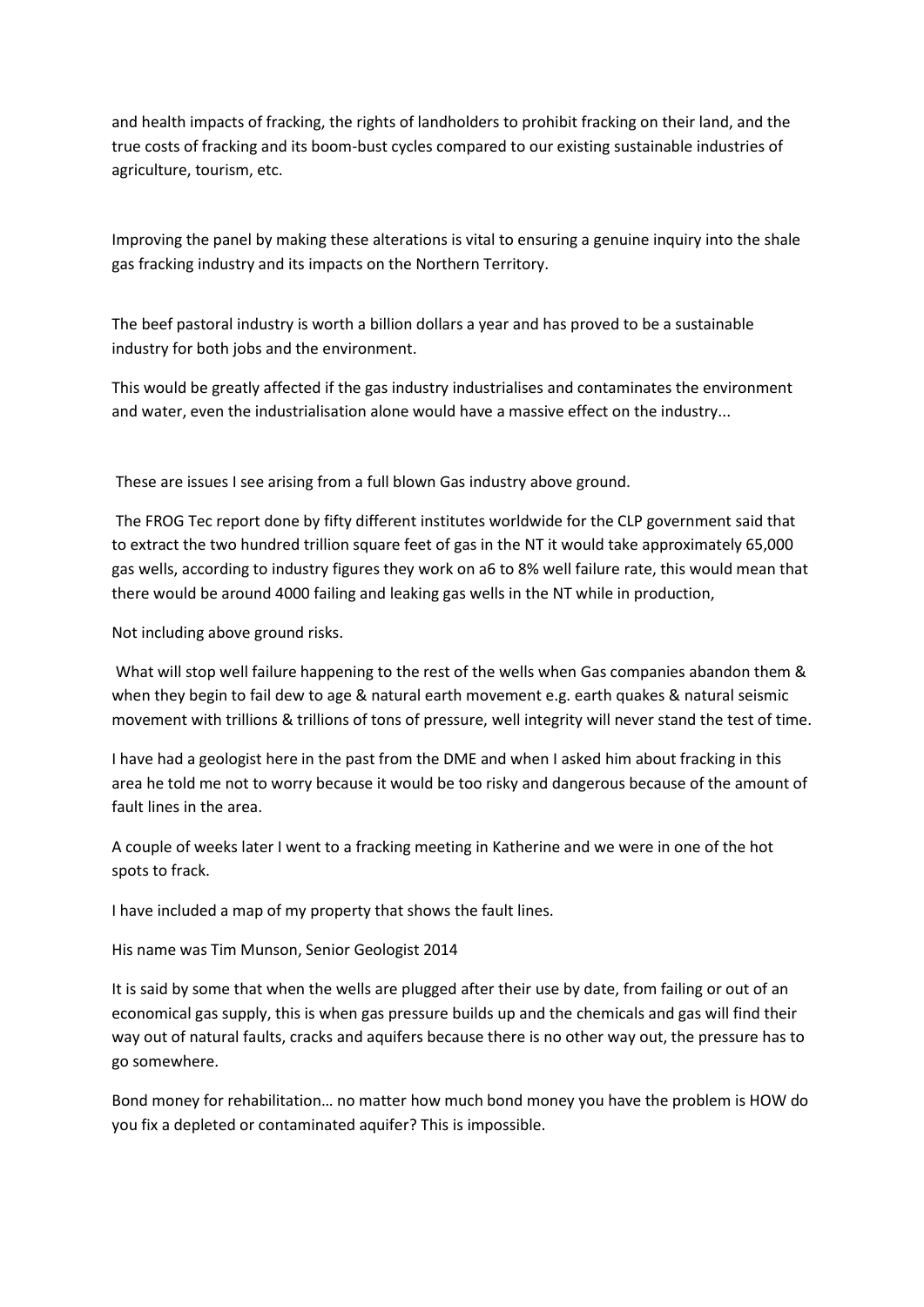Who will be responsible for compensation of livestock; produce injury, damage, contamination or death by the Gas industry or associates?

Who will be responsible for compensation for injury or death to persons on my property e.g. visitor or employ of mine or a visitor or employ of the Gas industry or any mining industry that may come onto my land without my consent or knowledge.

Who will be responsible for compensation of damage to my property by way of contamination of land environment or water or destruction of infrastructure, fire or explosion?

Who will be responsible for compensation of damages to neighbouring property's that come from my property to the neighbour's property by the Gas industry?

Contamination & danger issues do not stop at the boundary fence.

Who will be responsible for compensation of consumers eating or using my contaminated products when they are contaminated by the gas industry and I can't sell my produce?

Who will be responsible for compensation of land values when I can't sell my land because of land & water contamination or water depletion & the industrialization of the land with hundreds of gas wells & associated infrastructure & transport?

Who will be responsible for compensation of any further development on my property if I can't build them where I want to because there is infrastructure belonging to the Gas industry in the way of my development?

Who will be responsible for testing of soil, water & food contamination caused by the Gas industry & how often will these tests happen & do they report to me?

Who will be responsible for compensation if the company goes bankrupt or ceases to exist, who will do the rehabilitation work or compensate me for my losses?

Who is responsible for baseline studies on water, air & soil contamination?

Who will be responsible for compensation when I can't conduct standard management practices because of the gas industry being present?

Who is responsible for weed control erosion control & stock escaping from gates being left open or a grass fire started by the industry?

Who is responsible for a risk management plan & who is responsible to take action on that plan?

Who is responsible for my property insurance as I have been informed by my insurance company that they will not insure me against unconventional gas mining activities ,infrastructure failings or contamination issues .?

How do I know who these people are coming onto my property without consent?

They could be Terrorists for all I know, in fact someone coming onto my property knowingly to poison my land, water, home and environment I would class as a terrorist.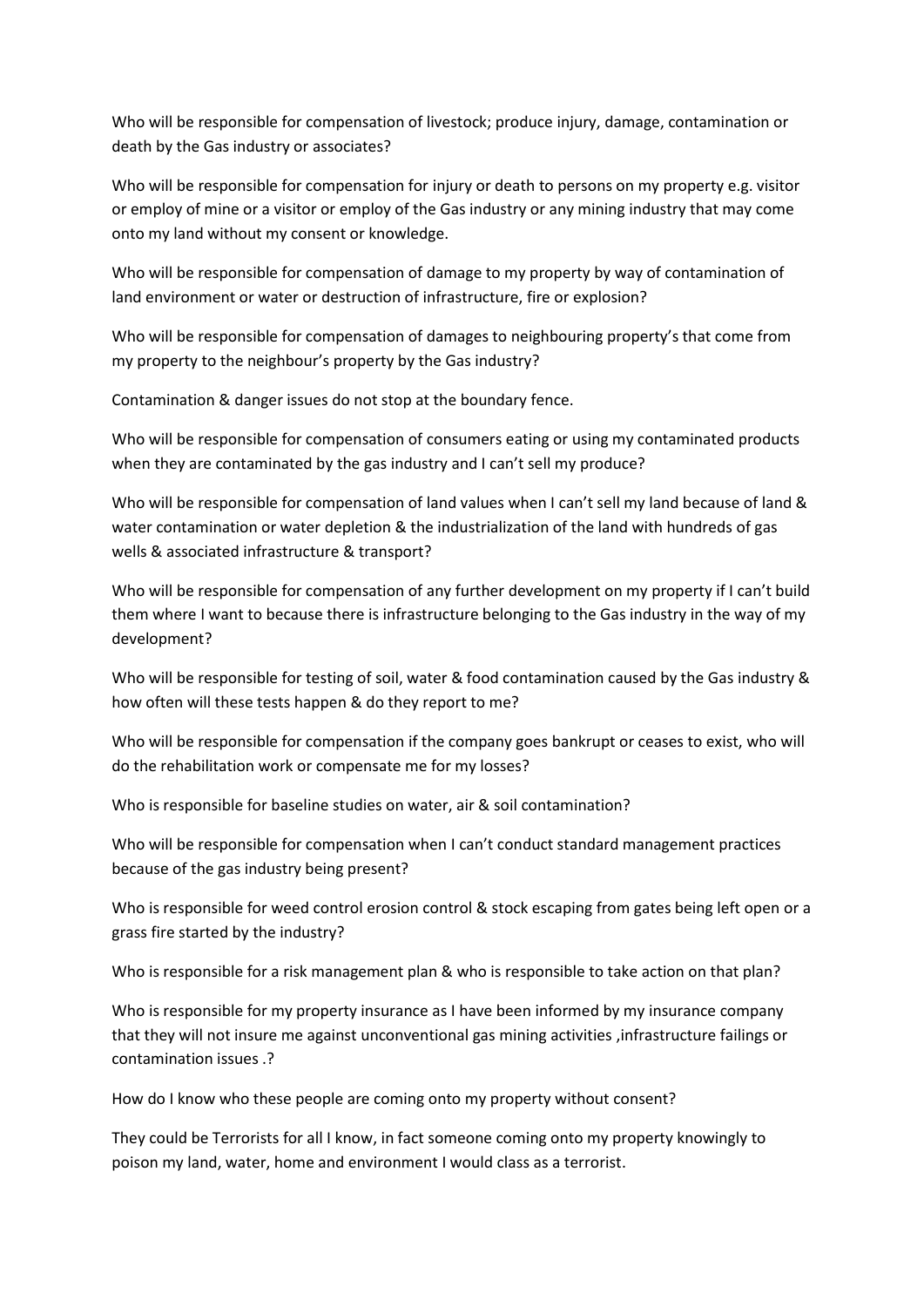I don't want these people on my property .That's why I live here because I don't want the risks of other people and dangerous infrastructure around me and my family ,I want and need the wide open spaces , fresh air, clean water and environment .

I have approached my insurance company & they have said they will not insure against all the above mentioned or anything else to do with U C gas mining.

A leading environmental insurance specialist, Sydney based Anthony Saunders said the risk of contamination activities by gas companies couldn't be insured Envirosure, was the only insurance broker to confirm the lack of insurance covering the sector which includes the farmers, explorers & the indigenous land owners.

He said one international insurance broker had made available an insurance policy for gas explorers but the fine print excludes the financial cost to rectify the effects of gradual contamination to the land or aquifers

If the trigger in the policy is any accident the deliberate process of injecting a cocktail of chemicals to extract the gas negates the cover.

Logically if the process of contamination is deliberate there is no cover in the event of pollution.

The gas companies are 100% responsible for that chance & because of that there is no insurer that will cover an event that has a likelihood of certainty.

If there is no cover then why are they licensed to carry out the process?

No issuance company wants to be responsible for a future claim that is likely, he said.

Bearing in mind that this is not like car insurance where you can just go and buy a new one.

This is our water, environment and lives that are on the line here.

Report from the AUSTRALIA INSTATUTE just recently was it states that. Quote.. The methane gas imitations are 170 time higher than the gas industry claims and that the gas industry has been allowed to hoodwink and bully the communities and government into the big LIE that gas is a clean form of energy.

Not to mention the 100s of secret recipes of chemicals being used that have mostly not been tested for their human or environmental impacts .Also the WELL INTEGRITY ISSUE has never been solved and never will be because of a very simple reason, that being cement and steel gas wells will never be able to withstand the trillions and trillions of tons of natural earth movement and rust never sleeps, nor does natural earth movement.

The industry says in their own statement that they except a 6 to 8pc well failure rate while in operation alone...

This means that to extract the 200 trillion tons of gas in the NT it would need 65,000 gas wells...frogtec report...for the CLP government 2013..that means that there would be around 4000 failing wells to start with , just in the production stage .What happens when the industry has moved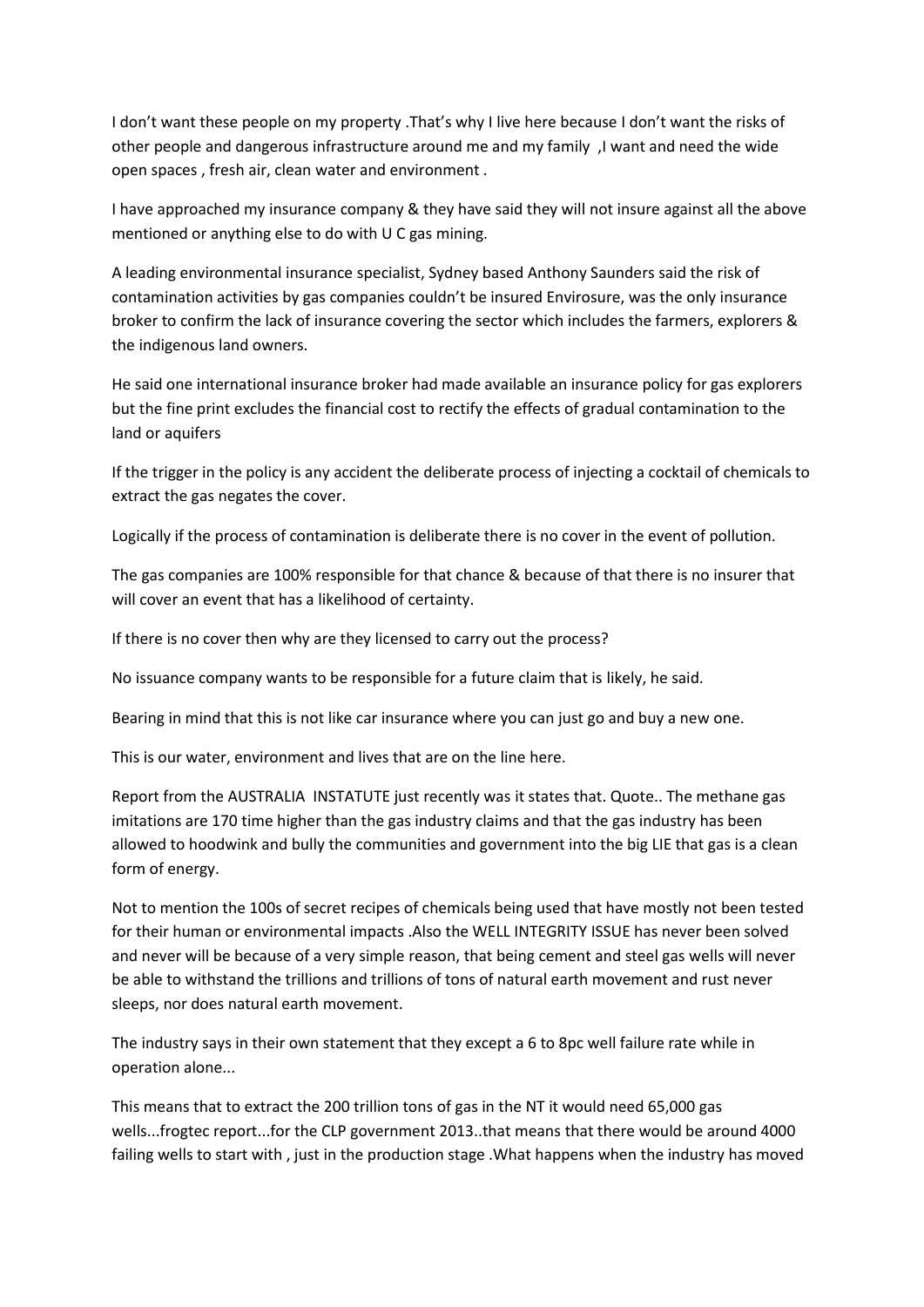on in years to come ..Who or more importantly HOW DO THEY FIX THEM 4 or 5 km underground .And HOW DO THEY FIX A CONTAMINATED OR DEPLETED AQUIFER..IMPOSABLE...

How can the industry guarantee when fracturing the rock that the fracture will not go further than the desired length and stay localised.

WELL INTEGRITY WILL NEVER STAND THE TEST OF TIME AND NO AMOUNT OF MONEY CAN FIX THAT...There is a saying amongst people living in the gas field that you can't eat or drink gas but it WILL DESTROY THE ENVIRONMENT that feeds you .

A prime example of how fragile the environment and water is to be contaminated is the recent aquifer contamination in Katherine.

This came from a little bit of fire foam on a small piece of land...

How can this massive industrialisation and thousands of wells not contaminated our aquifers.

It is quoted by the gas industry that chemical use is half a per cent of water used.

So let's do the maths on that.

Water use is on average 20 million litres per fracked well.

Half a per cent of chemicals in 20 million litres of water equals 100 thousand litres of chemicals. So for each well there would be 100,000 litres of chemicals, and 20 million litres of fresh water that is now contaminated.

Not just the half a pc that is stated by industry.

A conservative estimate is that the NT would get 10,000 shale gas wells in the Beetaloo Basin. This would mean 1billion litres of pure chemical added to the 200 billion litres of water. Now we have 200 billion ltrs of contaminated water.

If the industry is fully developed to 65,000 wells that would mean a whopping 6.5 billion ltrs of chemicals alone and 1,300,000,000,000 thirteen hundred billion ltrs of fresh water that is now contaminated.

This is only for one frack per well per year,

Most wells get fracked 2 or 3 times a year.

This doesn't include BTEX, the very toxic brew of chemicals that the government and industry say are banned...well be honest about this...these are natural occurring chemicals that come up whether you like it or not.

These figures are ridiculous when you think that we live in the driest continent in the world and most of our aquifers are over used or at capacity already.

Where will this fresh water come from?

In a report for the CLP government last year tabled at the water forum meeting it was said that the recharge rate for our aquifers in the NT is a very dismal 1%...

WE also have a very very thirsty development of the north program about to hit our already strained aquifers; the main purpose of this development is a food bowl for Asia and the north.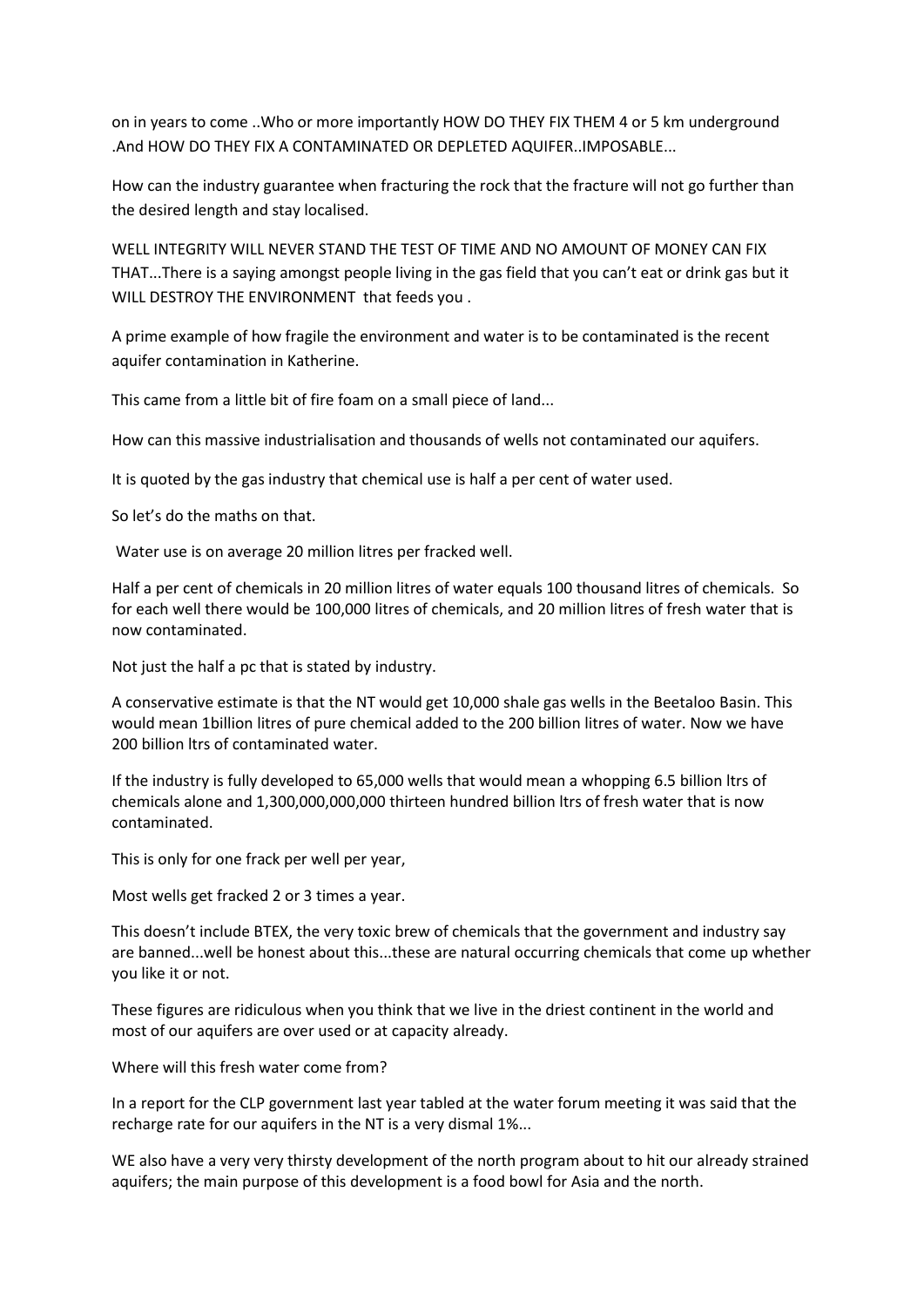How can these industries coexist is beyond me when they are competing for the same scares and most precious resource water.

Where and how will all this contaminated water get treated?

Some of which can't be treated

Many of these chemical additives have not been checked out for the health risks. Some of the chemicals used are Arsenic, Silica's, Barium, Strontium, Acid, Radium 226 boron, nickel, uranium and aluminium.

Plus the natural occurring BTEX chemicals and naturally occurring radioactive materials that come from under the ground with the drilling process whether you like it or not, these chemicals are very dangerous to human health and the environment.

These chemicals cause cancer, disrupt the endocrine system, effect the brain, nervous system, and immune system.

The industry and government repeatedly tell the public that these chemicals are banned.

Stop lying to us.

Many of these SECRET RECIPIES are SECRET .Why is this so...Is this misleading the public and inquiry panel.

I'm not convinced that we have these chemicals under our kitchen sink or in our ice cream like the industry say it is...Stop lying to us.

A resent drilling report submitted to Water resources July 2016 states a new bore within the Pangaea tenement not far from shale gas explorations wells, had to be left for observation due to the smell of gas.

A media report from Dr Barrett of the CSRIO and director of the gas industry Social and Environmental Research Alliance...funded by gas companies and government said .Quote ..While not familiar with the geology of the Sturt plateau; it was common for methane gas to leak from water bores, there are 3 petroleum exploration wells within 55 km of the bore site.

Further afield about 60 t0 120 km there is another 5 exploratory wells, 2 of which have been H F.

All 8 wells have been decommissioned plugged and abandoned according to the DPIR.

There is no link between the water bore and exploration gas wells he said.

Both Driller and station owner declined to comment on the issue.

Why would this be if it is a common occurrence?

Were they told not to comment on the issue?

By the sounds of Mr Barrett's comments of being UNFORMILEAR with the geology of the sight and referring to the DPIR as saying that the wells were decommissioned, plugged and abandoned.

One would ask if he ever actually went to the sight, or to the other abandoned wells nearby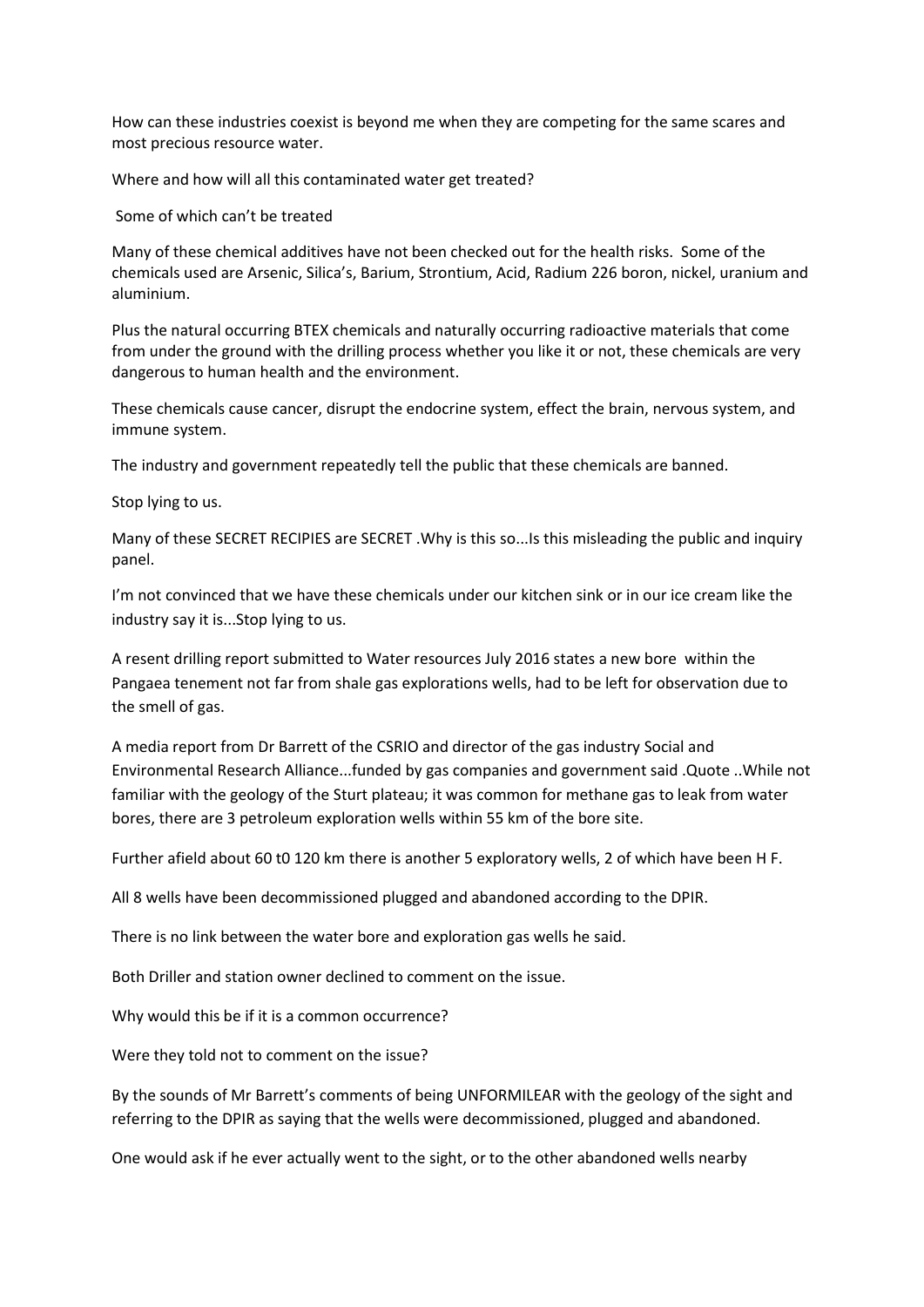He also fails to say that one of the abandoned wells is only about 10 km away and that this is limestone country and that caves underground can run for hundreds of kms .

Just like the Tindal aquifer that the umungee and Birdium sites are drilled and fracked in on the Sturt Plateau.

He also doesn't mention that the bore actually caught on fire.

There are also reports from employees and locals that 2 of the wells were faulty and abandoned.

This water bore caught on fire by sparks off the cutting blade while cutting of the casing,

A bore driller associated with the driller of that bore told me that he after 40 years of drilling for water in the north through all sorts of different rocks said that he had never seen gas in limestone or basalt rock before and had never heard of such.

It also brings the question of how come after the thousands of water bores in the NT this has never happened before, only now since the gas industry has come to town.

If only we could get some honesty, transparency, integrity and facts from government and industry.

This also echoes the reports from people in the south living in the gas fields.

I gave contact details to the media of the person who gave me this information and he said that he had nothing to hide and was willing to talk about it .He was never contacted.

Is there a link here between the abandoned test well and exploration wells nearby?

We need to make it clear that U.C. horizontal shale gas fracking has not been happening in the NT or Australia for 40 yrs as APPEA & pro fracking persons continuously refer to, it is only in its experimental stage .

In fact there is only a couple of experimental & exploration wells Australia wide that are not in commercial use it is an untried untested new technology…..I would like to make that very clear to the panel & public.

For a sustainable future we need clean food, water and environment and need to move to renewable energy ASAP.

The 70 pastoralists that have signed a letter to the public, government and industry have agreed to LOCK OUR GATES TO THE GAS INDUSTRY AND ACSESS TO OUR LAND...WE ARE NOT LETTING THIS INDUSTRY OR GOVERNMENT HOODWINK OR BULLY US INTO DISTROYING OUR LAND AND WATER...OUR FAMILY HOMES ARE NOT FOR SALE .

The 70 pastoralists covers a huge proportion of the NTs pastoral leases and mining lease including some of the biggest pastoral operations in the NT and Australia to the family owned stations on farms.

I also have some concerns about the NLC and their independence as they are mostly funded by mining royalties .The nlc is bullying the T Os into fracking on their land, I know this because I have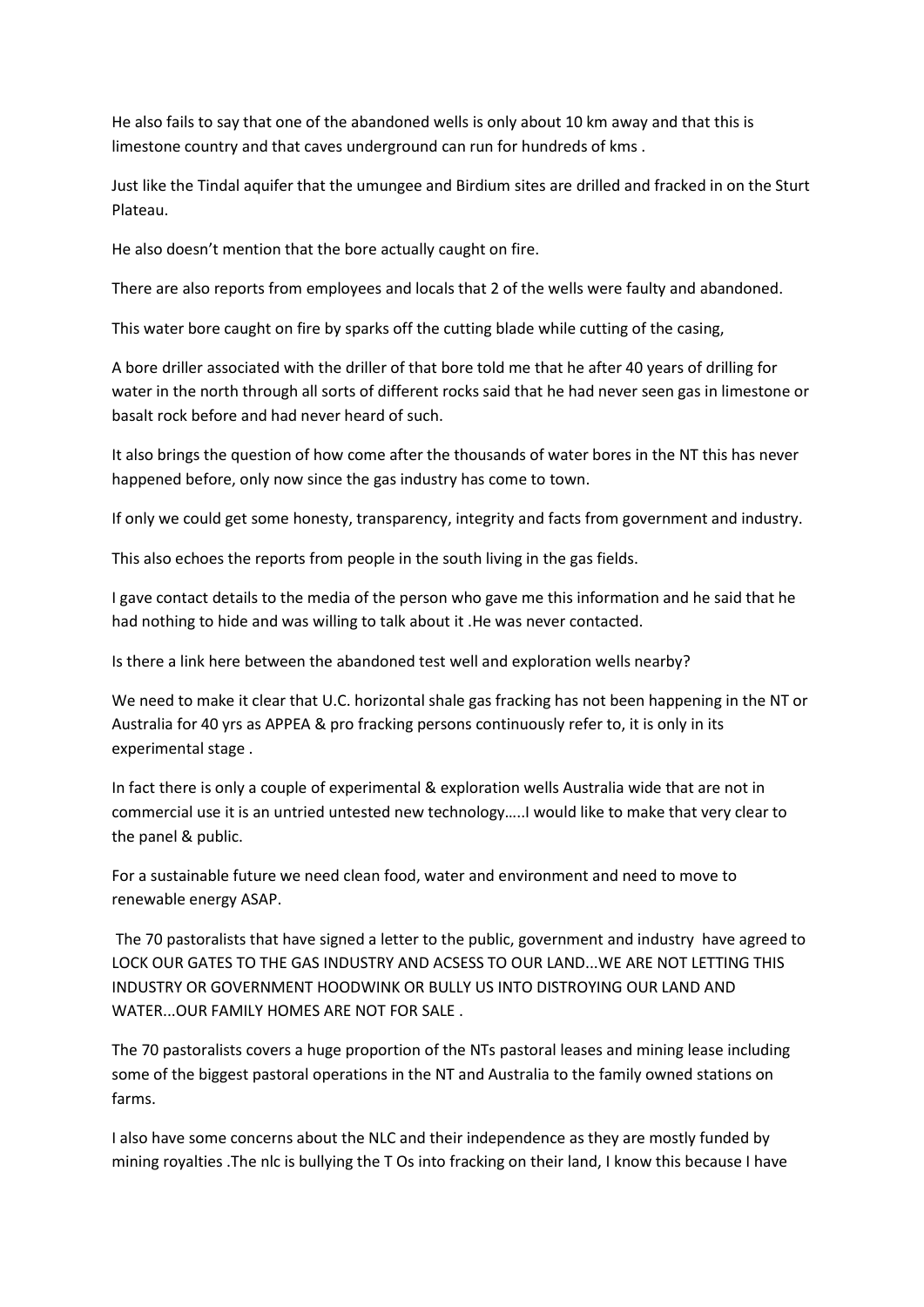been asked to attend meetings between them by the T Os and seen it with my own eyes this misinformation and bullying take place.

The T Os are not happy with fracking on their land and have told the NLC that they do not give consent to fracking on their land to the mining companies or the NLC but the NLC is ignoring their concerns and trying to force it onto them .For example ..I went to a meeting at Jilkmingan with the T Os when the NLC came to tell them about exploration activities that were going to take place .The T Os said no to this exploration and didn't want it or any fracking happening on their land .The NLCs lawyer Charlotte Deans told them quote... "There is nothing you can do about it now, it is too late, you have nothing to worry about and royalties will be flowing like the river". What a disgrace...

The NLC wouldn't and still haven't after 18 months shown this alleged agreement to the T Os even after several requests in writing.

This exploration lease was granted to Jacaranda minerals and Hancock prospecting, owned by Gina Rianhart, granted by the Adam Giles government .Adam Giles is now working for Gina.

I have also met with T Os from Arnhem Land, Borroloola, Tenant Creek, and Wave Hill,

Their stories echo one another on this issue. You will see and hear them when you go to these communities .hopefully they will be there because the land councils have not yet told them of these meetings and dates times and venues have not been finalised properly so people can make arrangements to attend at short notice.

I'm not here to get in the way of progress but this is not progress.

Clean water clean country equals clean food & a clean future.

That's progress for everyone & everything…… guaranteed

This also echo the reports I hear and see from friends living in the gas fields in QLD...very very serious land, air, water, environmental and human health issues.

In QLD darling downs region food bowl there is 4700 hectares of what is described by government as a contamination zone, gas rising through the ground & contaminated water from gas mining in the area

Farmers, graziers and feedlots are using untreated and treated contaminated water to water crops and livestock for human consumption, also feeding the stock with grain and hay that has been irrigated with contaminated water, also grain, fruit and veggies for human consumption without testing for contamination, then selling these products to the open market to the likes of Coles and Woolworths.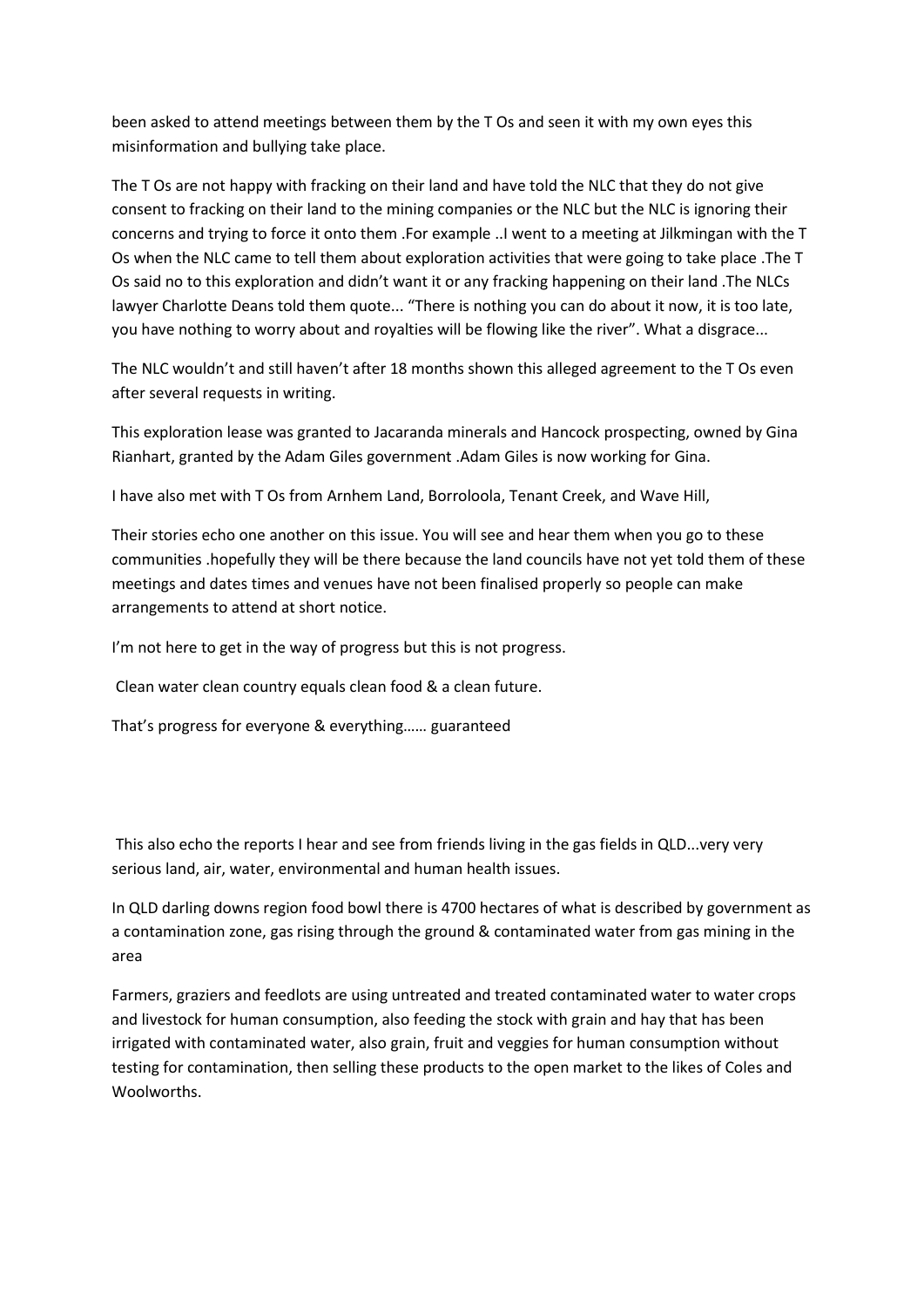According to the QLD government and Origin Energy's own statistics ,over 500 water bores are going to be drawn down or dewatered in the near future due to gas extraction use in the Hope land and Chinchilla shires .Mostly irrigation bores .

IN these same shires they have now the problem of a contamination zone of 4,700 hectares of land where the gas is coming up through the ground.

A contamination zone is an understatement,

IT is a danger zone, the farmers are not allowed to plough the paddocks, naked flames are prohibited and it's even dangerous to drive your vehicle through the site.

This contamination is in the leases of Link Energy and Carbon Energy.

The QGC Kenya water treatment plant pumps the waste water into the Condamine River above the weir where the town of Chinchilla gets their drinking water from.

Origen energy treatment plant pumps there waste water into the Condamine river 10 km downstream from the weir ,this means that all the people ,animals and environment on the Condamine river are all drinking contaminated water from the gas industry ..

The Condamine River is bubbling with methane gas .

IN these same areas, feed lots, farmers and graziers are watering their crops and livestock with contaminated water and treated contaminated water .There produce is being sold for human consumption on the open market without being tested for chemical residue.

These people in these areas have been crying for help for decades & reporting these issues but have been ignored by government & the industry repeatedly, now the problem is irreversible & prime farmland & water is gone indefinitely.

Reading between the lines this tells me that the industry and government has abandoned the people, animals, water and environment for the money that no one gets.

I have friends living in this area that can't even trap rain water of their roof because it is contaminated from chemical soot from flares and waste ponds within hundreds of mtrs away from their houses ,there losing their hair and bleeding from their ears ,eyes and noses .

If it's in their houses it's obviously in the air, water, and environment.

Unfortunately these people can't leave because they can't sell their land and banks won't lend them money as a mortgage on that land to purchase elsewhere, they are stuck in a gas field without help and never gave consent to the industry. No insurance, no life, just mandatory madness.

I hope this don't happen here, what will we do, where do we go to live, where do we get fresh water and clean air and food from, there's no planet B to go to.

If this happened here it would be a crime against humanity and the environment, nothing less.

The science and evidence is there and must be acted on.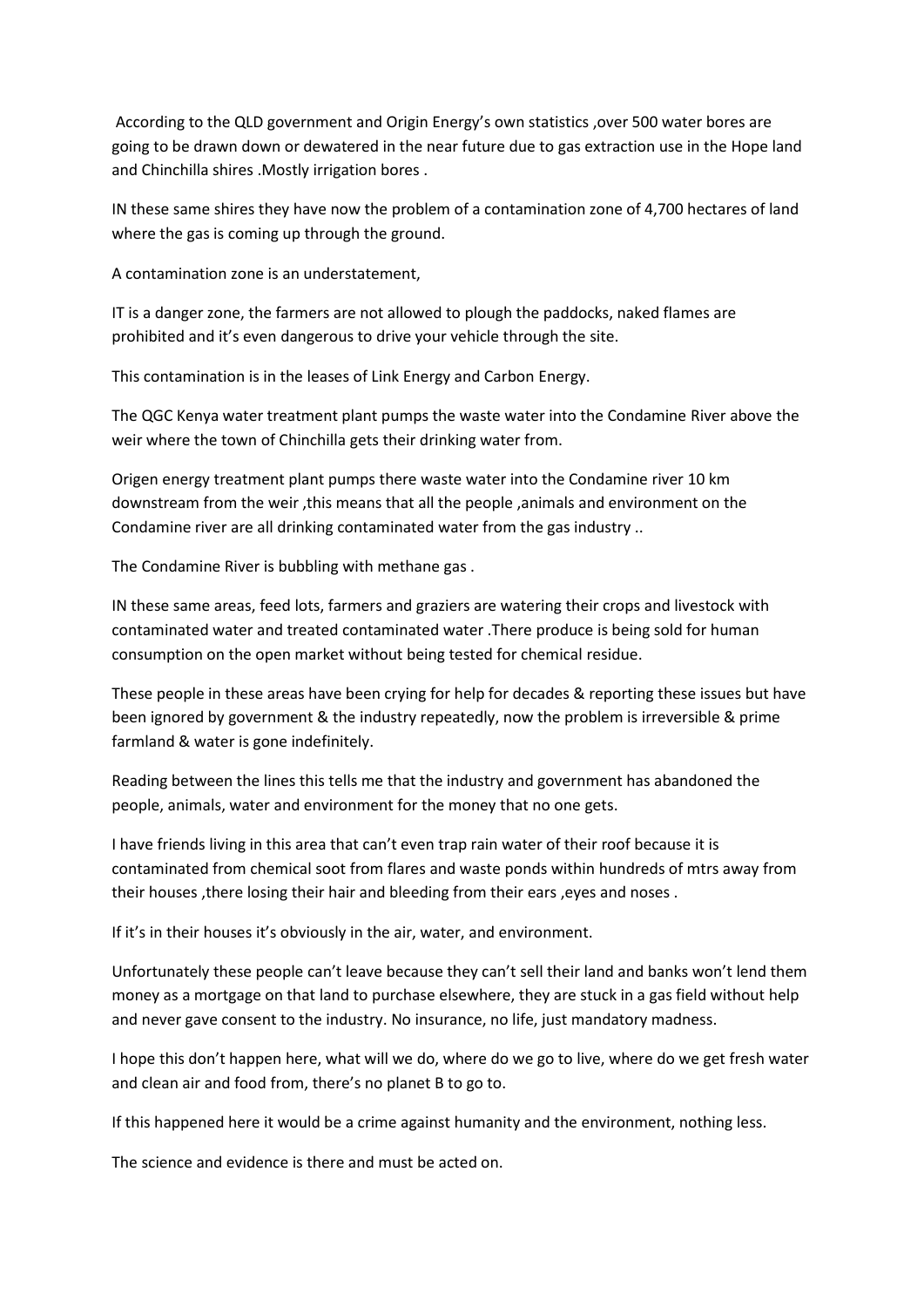PREVENTION IS BETTER THAN CURE and in this case there is no cure.

There is also the serious allegations made against Origen Energy by former employee whistle-blower Sally Mcdow, about criminal behaviour and activities.

Mrs Mcdow claims that serious leaks and contamination went deliberately unreported and basic maintenance was not conducted.

The allegations include gaps in the monitoring equipment which is used to calculate petroleum royalties payable to the QLD government with potential loses of tens of millions of dollars to the tax payer, but was not reported to authorities.

There is also documentation of Santos contaminating an aquifer in N. W NSW in 2014.

Santos was charged and fined by the EPA …The fine was 1,500 dollars.

The EPA did not release a report on how the contamination occurred.

The chemicals in the contamination were lead, Aluminium, Arsenic, Barium, Boron, Nickel and Uranium 20 times above the level of health guidelines for livestock, irrigation and human consumption.

Two days after the proceedings deputy premier of NSW Andrew Stoner signed a memorandum of understanding with Santos to speed up the project in the Pilliga Forest ,guaranteeing Santos a decision on it future .

This is right on top of the GAB and now 850 wells have been approved.

This is total madness.

Santos have the lease over my property and are at the stroke of a pen on going bankrupt with a dept. of 4.5 billion dollars and rising by the day after budget blow outs like IMPEX for one example.

There is also another case where Origen has deliberately hidden the truth to Mr Rod Dunbar of nutwood downs station near the Umungee site.

In the ground water risk report that Origen has commissioned about fracking test wells on his property.

The report states there is a high risk of serious consequences that exploration drilling enables cross formational flow of shallow aquifers in contravention of the NT Water Act.

These are the very aquifers that Rod relies on for his property and home to survive.

These aquifers are the same recharge aquifers for the Tindal aquifer that provides water for most of the top half of the NT including Katherine Town

This issue was never raised by Origen to Rod in negotiations for an agreement.

This issue was raised by ROD on several occasions but denied by origin.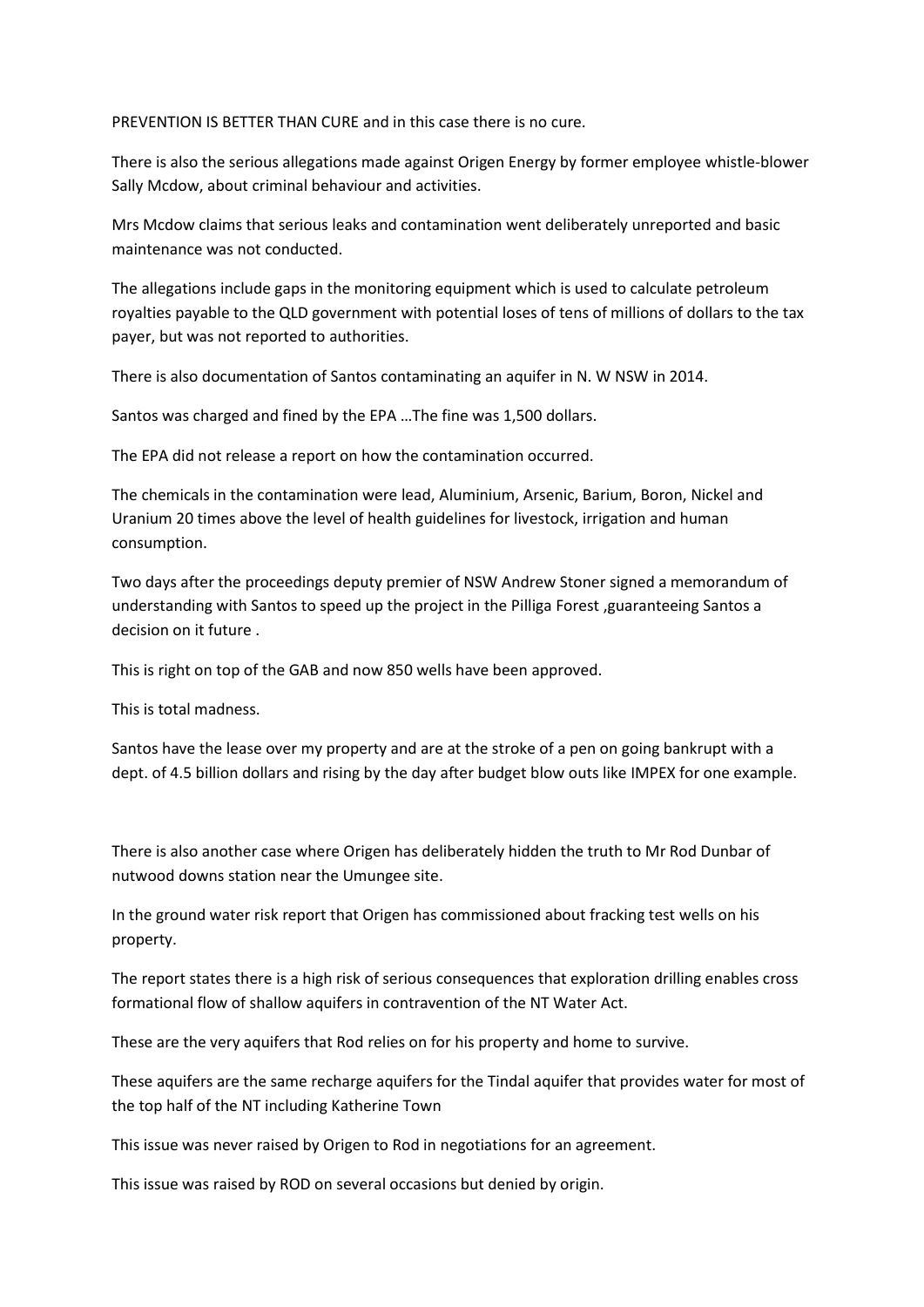Origin also won't sign anything to do with contamination issues or insurance but want land owners to sign gag agreements with then not to disclose any of the detrimental issues caused by the industry.

I have documentation on these issues to present to the panel.

The government has made it mandatory for us to sign an agreement with the Gas industry & then abandons us when it comes to guarantees, compensation & financial security so too does the gas industry, all of the above issues are or have been in court in other states & countries so they will be coming to the NT if the Gas industry is allowed to proceed!

This is some comments from one of the world's leading Gas Fracking experts Dr Anthony Elngraffea who has done a report on Shale gas fracking in South Australia for the S.A Government investigation into shale gas fracking December 15<sup>th</sup> 2015.

## This is his summery

.

The science is now available to show that shale gas fracking is environmentally destructive and this latest scientific study confirms what we already knew, the flow back water (waste water) is a complex brew of toxins which has no safe means of disposal. The new studies investigating the toxic metal BARIUM in fracking waste water finds that the chemical reaction between injected fresh water and the fractured shale gas it's self would play a major role in contamination of water. You have to beat the earth to death to get the gas out of the ground he said. It would be a crime not to take notice of the results of the industry he said

Gas wells integrity is a major concern.

Fracking for shale gas is a serious threat to our water & the risk of ground water aquifers contamination is very high in the production stage and inevitable in time. Gas industries are getting a free ride & self-regulatory is not good & that states engaging would be left holding the bag. If what happened in Texas USA happened here in Australia it would be a disaster & it will happen.

There is no excuse for ignorance; the science is now available to show that shale gas fracking is an environmental disaster waiting to happen, in 20 years 60 pc of wells will fail and in time they all will fail he said.

This is not my opinion…this is the statement made by a world expert in Shale Gas Fracking for the south Australian government,

I wonder if Dr Allen Hawk that done the report for the NT has consulted with Dr Anthony Elngraffea.

Bearing in mind that Mr Hawk has links to selling gas to NSW & SA & would gain from building a pipeline from the NT to QLD collecting royalties at self-regulated prices.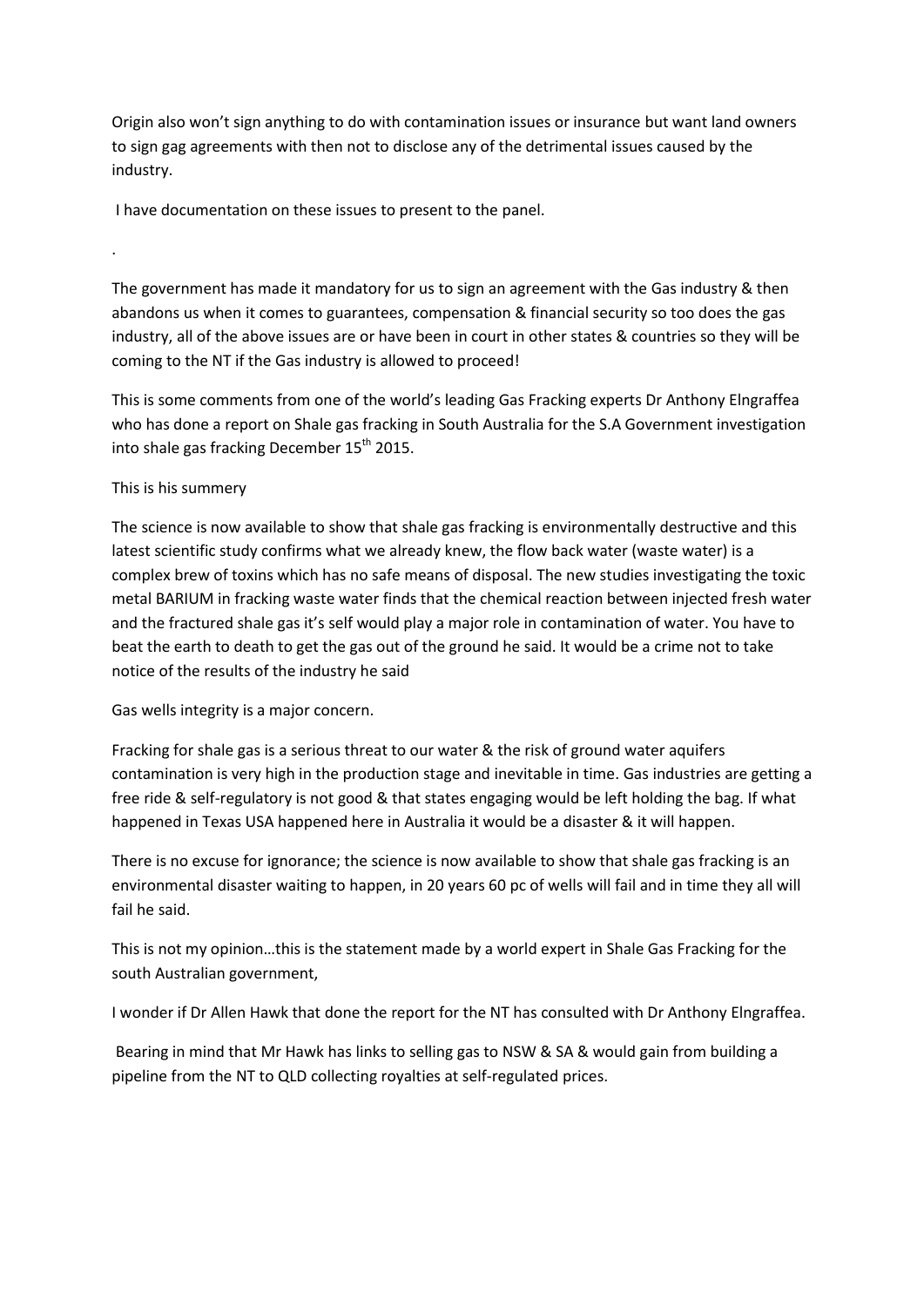Dr Allan Hawk is on the board of directors for Icon water which is a 50% owner of ActewAGL, a joint venture with Jemena Ltd, seems to be an awfully strange coincidence that Jemena won the bid for the gas pipeline given Mr Hawks position on the gas inquiry & report

One wonders if this had any influence on Mr Hawks report.

The Chinese and Singaporean owned pipeline that Mr Hawke is a director and shareholder in has now been approved,

Is this putting the cart before the horse while a moratorium is in place, the project has been described as a white elephant by some economists?

The Hawke Report 2015 did not directly relate to hydraulic fracturing, rather it provided the government with guidance on how activities with environmental impacts such as H F might be effectively regulated.

One of the concerns in the new petroleum regulations it is easy to get around if the Minister wants to,

The Umungee gas well was fracked after these new regulations were put in place.

One would ask…Were these guidelines followed when granting the Umungee licence to Origen in a rushed effort by the minister 3 days before the NT election last year while in care taker mode ,?

IT is unclear who actually granted the licence.

Is this frack site legal?

Does this mean that the inquiry will allow fracking to take place in the NT?

That's just me and some reading between the lines.

Also Dr Tina Hunter who done a report for the CLP government said just last year at the cattleman's AGM meeting that the gas well integrity was a major concern.

Our future is a clean green food & water industry & all other industry will be put at risk from the Gas industry that is renowned for its boom bust cycle approx. 10 years, then what do we do when our water is gone & our wide open spaces that tourists from all over the world come to see turns into an industrial waste land more importantly what do we do?

This is the biggest decision you will ever make on behalf of the NT & Australia, don't rush it.

The science is there to prove that the Gas industry is not sustainable & the irreversible foot prints of environmental destruction is clear around the world but is being blinded by the short term money spin of the Gas industry .

This short term money spin and tax avoidance has been documented and presented to treasurer MR Morrison of late by the ATO ..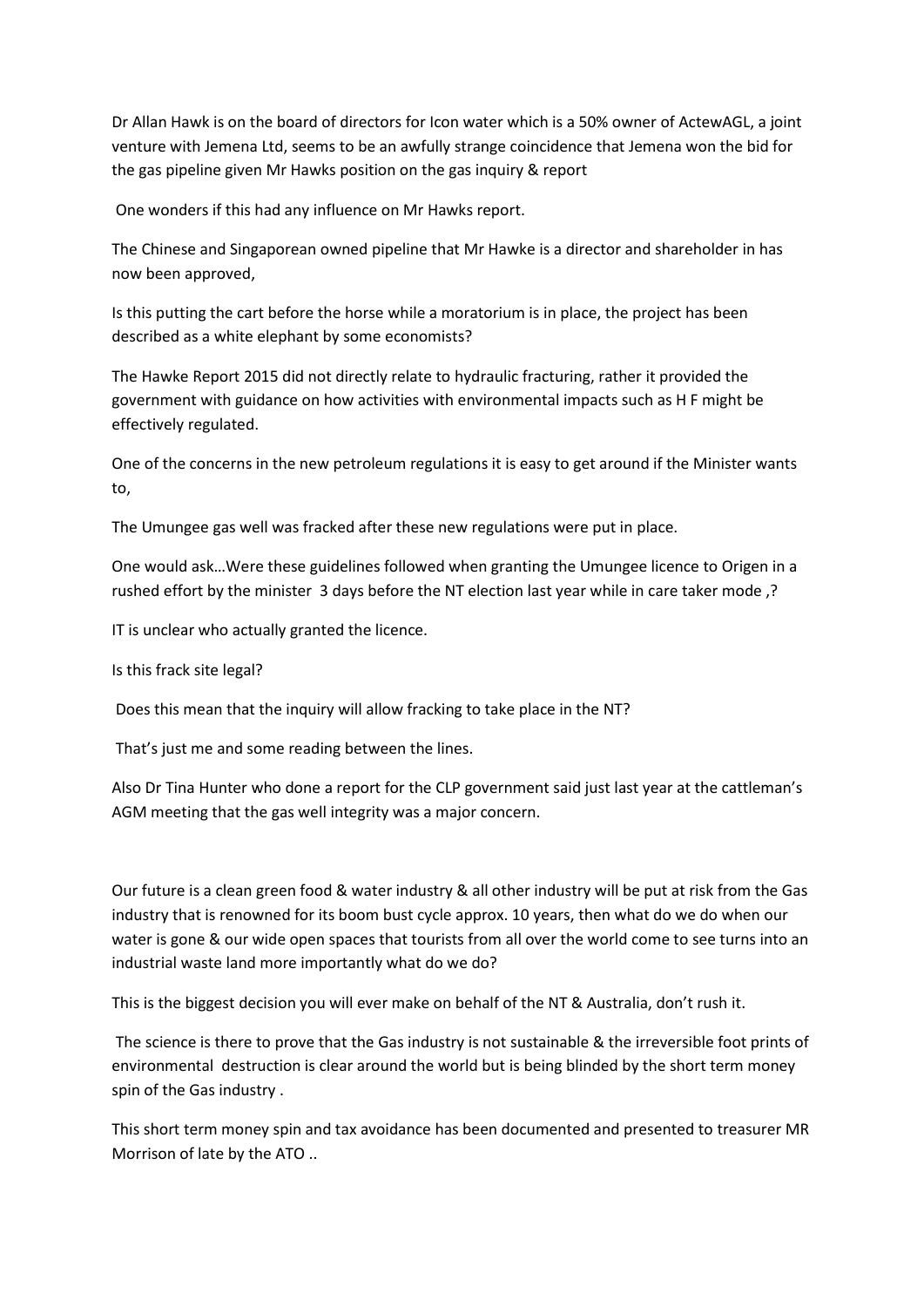For the NT there are very rubbery figures that range from 50 million dollars to 870 million dollars.

This is just industry spin and has never been independently clarified.

In the peak of the Gas mining boom of QLD the government has gone into a further six billion dollar debt & 80% of the gas is going overseas there is a global glut of gas and the government has allowed the industry to sell our gas overseas paying minable taxes and royalties and left our own nation short and paying double that of the international market. The federal government budget has blown out several times in this mining boom period .These issues are well documented of late .we don't need more gas we need investments in clean green renewable energy food n water.

I would advise you to please go to the gas fields in QLD and have a look first hand and see the devastation caused by this industry and be hosted by farmers and people living there ,not the industry reps that have been ignoring them for years and covering up the issues raised by them .

I realise that this is csg but the above ground infrastructure is the same along with water, chemical use and gas well integrity

This is a quote from The Australian institute.

"The economic impacts of QLD's unconventional gas experiment & the implications for Northern Territory policy makers"

The conclusion was that Gas Company's routinely exaggerate the economic & jobs benefit of their projects.

Policy makers often accept these claims unquestioningly.

The discussion paper goes on to say that if policy makers in the NT naively accept the economic claims of speculative gas company's & use tax payers money (tens of millions of dollars) to support this industry Territorians will live with the consequences for decades to come.

The Australian Petroleum Production & Exploration Association claimed that the oil & gas industry (2013) had created 100,000 new jobs in a single year; the Australian bureau of statistics says that only 9400 jobs were added that year & industries employed 20,700 people in total Australia wide. The oil & gas industry in Australia is over 80% foreign owned which means that over 80% of the profits go directly off shore.

The NT treasurer Nichol Madison has recently said that it would be at least 10 yrs before the NT felt any benefit from the gas investments, even if the moratorium tomorrow.

At the end of the day the reason I support a total ban on fracking rather than tighter regulations is because IF and that's a big if the industry where capable of operating without any problems what so ever .which is imposable .there would be still be the effects of the industrialisation of our land scape , water use and social impacts ,I for one could not live with people destroying our environment and water yet I wouldn't be able to sell my land and move ,who would want to live in a gas field ,would you .?